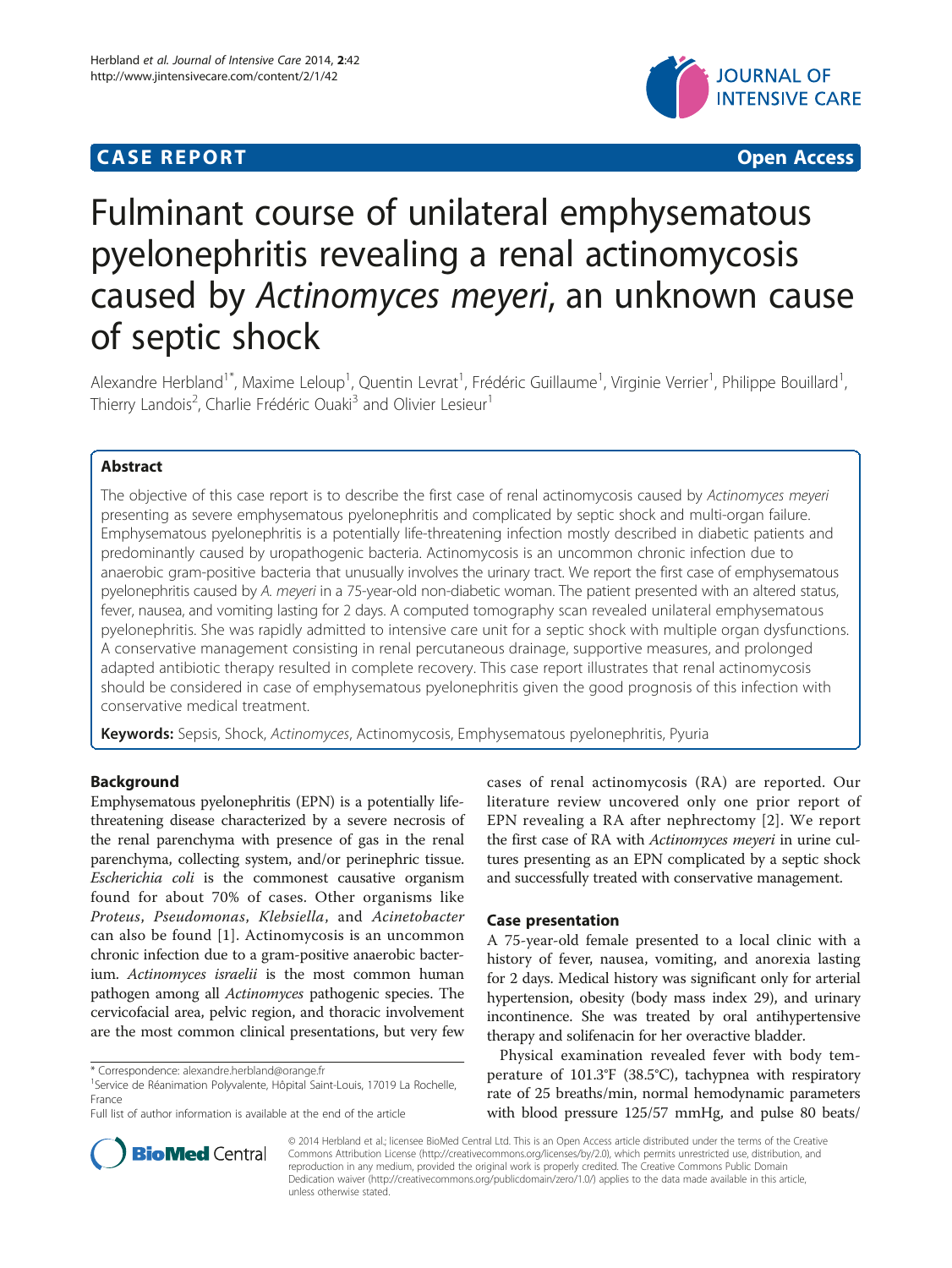minute. The laboratory investigations yielded an inflammatory process and moderate renal impairment. The white blood cell count was  $37.6 \times 10^9$ /L with neutrophils 85%. Hemoglobin was 100.2 g/L. The platelet count was normal  $263 \times 10^9$ /L, and fibrinogen was 32.89  $\mu$ mol/L. C-reactive protein was 591 mg/L; the serum gammaglutamyltransferases level was increased up to 276 U/L. The alkaline phosphatases level was 168 U/L. The bilirubin was 9.7 μmol/L. The urea nitrogen and creatinine serum levels were, respectively, 18 mmol/L and 282 μmol/L. The other laboratory tests for blood chemistry panel and liver function were normal. Few minutes after her admission, the patient's blood pressure dropped dramatically with anuria and hypoxemia, so she received oxygen therapy (10 L/min with a reservoir mask) and intravenous fluid therapy with 1,500 mL of crystalloid (Ringer lactate) and 500 mL of colloid (6% hydroxyethyl starch 130/0.4).

Urgent abdominal computed tomography (CT) scan permitted the diagnosis of EPN showing a pyonephrosis of the right kidney and presence of pneumaturia in the collecting system and in a cyst located in the lower pole of the right kidney (Figure 1). The pelvi-caliceal cavities of the right kidney appeared slightly dilated. After blood cultures, intravenous antibiotic therapy was initiated with amoxicillin/clavulanic acid 1 g and ofloxacin 200 mg. Despite antibiotic therapy and supportive measures, the patient's clinical condition rapidly deteriorated towards a septic shock with multiple organ dysfunction syndrome. The patient required mechanical ventilator support and intravenous vasopressor (norepinephrine). She was promptly transferred to our hospital to undergo urgent ureteral stenting.

On admission to the operating room, protective ventilation settings (controlled mandatory ventilation, tidal volume of 7 mL/kg of predicted body weight, respiratory rate 20 breaths/min,  $FiO<sub>2</sub>$  1.0) resulted in a Pa $O<sub>2</sub>$ /  $FiO<sub>2</sub>$  ratio at 122. Hemodynamic parameters with continuous intravenous norepinephrine 0.4 gamma/kg/ min showed pulse 90 beats/min and mean arterial pressure 69 mmHg, and the patient was still anuric. A right retrograde cystoscopic pyelogram revealed a moderate pelvi-caliceal dilatation and also allowed a right ureteral open-ended stenting with drainage of a pyuria.

The patient was subsequently admitted to our ICU. Antibiotics were switched to intravenous ceftriaxone (2 g/day) plus ofloxacin (200 mg twice a day) and metronidazole (500 mg every 8 h). Septic shock improved in the following 2 days. Her renal function recovered without need of renal replacement therapy and with equal diuresis of both kidneys. Despite improvement of the patient's condition, we observed a reascension of WBC at day 3  $(50 \times 10^9)$ . Gynecological examination with hysteroscopy excluded genital infection. CT scan showed a persistent posterior abscess of the right kidney with inflammatory infiltration of the perirenal space. After discussion with urologists and radiologists, a percutaneous CT scan-guided drainage was performed by a radiologist who placed a stent in the abscess and collected a hemic and purulent fluid. The patient's condition rapidly improved, so she was extubated on day 8. On day 11, the CT scan-guided drainage was complicated by a fistula, with the urinary tract successfully treated by a double J stenting of the right ureter.

Microscopic examination of urine collected by cystoscopy from the right pelvi-caliceal cavity showed presence of pyuria, Gram stain detected gram-positive bacilli, and culture was positive with A. meyeri  $10^5$  CFU/mL with the use of Vitek 2 ANC card (bioMérieux, Marcy l'Etoile, France). Antibiotherapy was finally switched to amoxicillin  $2 g \times 3$  per day according to the antibiogram for a duration of 3 months against A. meyeri. As advised by our infectious disease specialists, ofloxacin (200 mg twice a day) was maintained for 21 days covering a hypothetic non-diagnosed coinfection with gram-negative bacilli.



Figure 1 Emphysematous pyelonephritis (EPN) of the right kidney. Computed tomography scan demonstrates right-sided EPN with enlarged right kidney and normal left kidney. Gas is present in the renal pelvis, in the proximal ureter (red arrows), and in a posterior cyst of the right kidney (white arrows). There is also significant perirenal infiltration (blue arrows).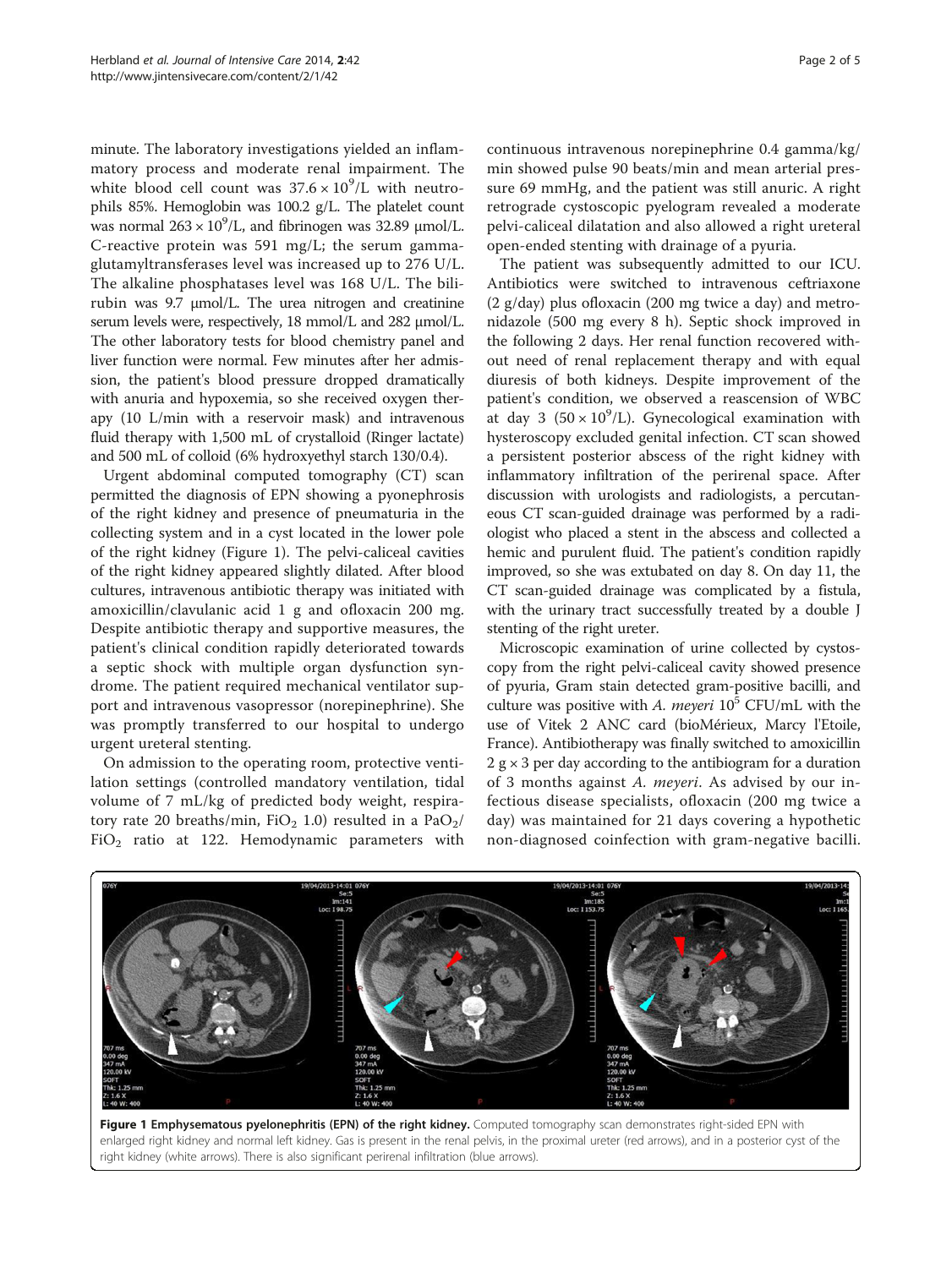Metronidazole was stopped at day 5 after identification of A. meyeri. At day 10, the patient was finally discharged from the ICU to the department of urology in stable condition. She recovered a normal renal function and was transferred back to her home at day 24. She underwent an abdominal CT scan 2 months later (Figure 2) showing regression of the right pyonephrosis with normal parenchyma, no dilatation, and persistence of a right renal cyst of reduced diameter. Four months later, ureteroscopic examination revealed no abnormality and double J stenting was retrieved.

## **Discussion**

EPN is a renal infection caused predominantly by gramnegative rods which are capable of fermenting glucose in an anaerobic environment [[3\]](#page-3-0). E. coli is the commonest organism found in about 75% of patients with EPN; other organisms like Klebsiella and Proteus are also reported [\[1](#page-3-0)]. EPN caused by various fungi like Candida and Aspergillus fumigatus are also sporadically documented [[4-6\]](#page-3-0). EPN predominantly concerns women (female/male ratio is 6:1) and can be unilateral or bilateral [[1](#page-3-0),[7,8](#page-3-0)]. Around 95% of patients developing EPN have uncontrolled diabetes mellitus (DM), but other associated factors are reported as drug abuse, neurogenic bladder, alcoholism, immune-compromised status, anatomical anomaly, or presence of urinary tract obstruction [[1,7-10](#page-3-0)]. In our case, DM was not present, but the patient had two associated risks for EPN: urinary incontinence and a cyst on the right kidney, an anatomical particularity which may have induced local urine retention with moderate obstruction of the pelvi-caliceal cavities.

Diagnosis was made by CT scan which is currently the radiographic method of choice both for diagnosing EPN and demonstrating the extent of the disease [[1](#page-3-0)]. Sonographic diagnosis of EPN is also possible by the

recognition of echogenic foci with 'dirty' shadowing in a non-dependent position, highly suggestive of gas inside the kidney [[11](#page-4-0)]. Ultrasonography can also be useful to realize guided percutaneous drainage of renal abscesses. But the presence of gas within the renal parenchyma in EPN produces artifactual reverberation echoes, compromising the quality of the ultrasound images. Thus, we opted for CT scan-guided percutaneous drainage of the renal abscess. Moreover, CT scan allows much more accuracy than ultrasonography for the drain placement because the entire guidewire or drainage catheter is usually demonstrated more clearly by CT than by ultrasound. In patients with EPN, beside aggressive medical management (prompt appropriate antibiotics and resuscitation measures with multi-organ support), percutaneous drainage seems to be the most successful management compared with medical management alone or plus nephrectomy with the lowest mortality at  $13.5\%$  ( $P < 0.001$ ) [\[12](#page-4-0)].

Actinomycosis is a rare chronic infection due to anaerobic gram-positive bacteria that unlikely involves the urinary tract [\[13](#page-4-0)-[15\]](#page-4-0). This infection is due to a group of bacteria which are normal commensals found in the mouth and gastrointestinal tract, with A. israelii being the most common agent identified in human infections and particularly in RA. It seems that Actinomyces are able to invade mucous membranes under certain circumstances such as mucosal alteration secondary to trauma or infection by other organisms [[16](#page-4-0)]. Poor hygiene, underlying diseases, or immunosuppression can be found in patients with actinomycosis, but predisposing factors are not systematically documented [[17](#page-4-0)]. In our case, it is still unclear how the patient contracted the infection, as there was neither history of previous surgical treatment nor other risk factors identified. Hematogenous origin can be hypothesized without certainty.



Figure 2 The 2-month follow-up computed tomography scan. The follow-up computed tomography scan shows the normalizing size and complete absence of gas in the right kidney. A small posterior cyst of the right kidney is still present (red arrow). Perirenal infiltration has almost disappeared (blue arrows).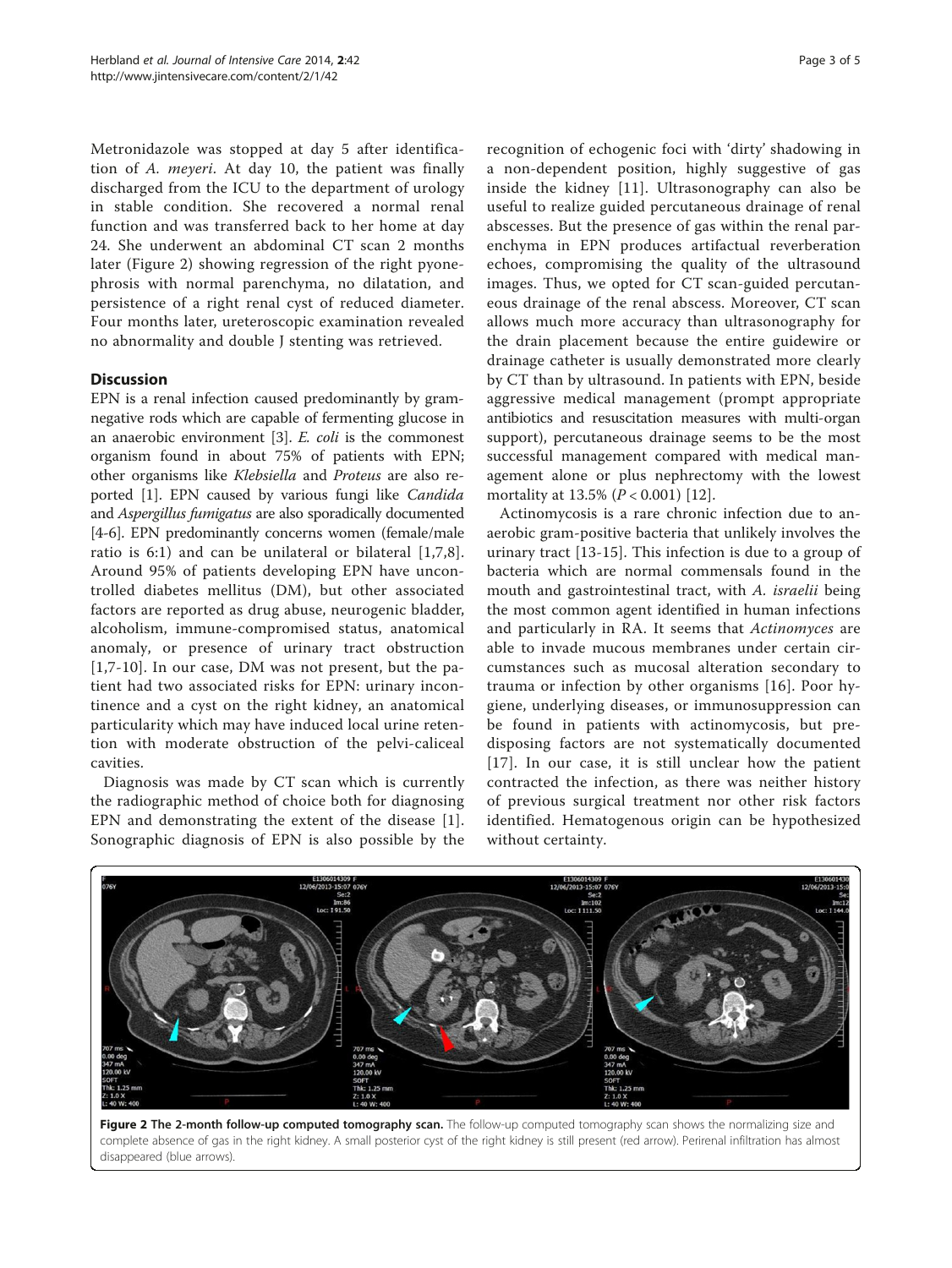<span id="page-3-0"></span>Actinomyces meyeri was first isolated from a patient with a lung empyema by Meyer in 1911, who termed it Streptothrix. The nomenclature was changed to Actinobacterium meyerii by Prevot in 1956 and subsequently to Actinomyces meyeri by Holderman in 1977 [\[18\]](#page-4-0). A recent review of the literature revealed only 32 documented cases of infection with A. meyeri [[19](#page-4-0)]. According to this article, 13 patients had a disseminated disease, and the most frequent sites of infection were pulmonary, gastrointestinal, skin, and soft tissues, respectively. No case of urinary tract infection was reported.

The few cases of RA published are characterized by a medical presentation mimicking malignancy with pseudotumoral aspect, insidious course, and non-specific symptoms [\[20](#page-4-0)-[22](#page-4-0)]. The diagnosis is difficult, and only few patients have avoided nephrectomy or at least surgical exploration. Diagnosis can be made by ultrasound or CT-guided fine needle biopsy [\[23,24](#page-4-0)]. In our particular case, microbiological diagnosis of actinomycosis was based on concordant Gram stain result (gram-positive bacilli) and positive urine culture collected in the upper urinary tract under ureteroscopy. As we opted for a non-invasive treatment, we did not perform any biopsy for histological examination. Furthermore, other urine and blood cultures (including those taken before first antibiotherapy) failed to grow any other microorganism.

A case of RA presenting as EPN and complicated by septic shock was already reported from Taiwan [2]. The patient recovered after medical treatment and nephrectomy. Diagnostic of RA was made on histological examination of the surgical kidney and ureteral specimens. Microbiological identification of Actinomyces species is not detailed in the article, and the patient had a urinary tract coinfection with E. coli that could explain such an emphysematous presentation. Our search for published literature did not reveal any report of urinary tract infection or EPN caused by A. meyeri.

Actinomyces are usually susceptible to a wide variety of antimicrobial agents including penicillin G, cephalosporins, tetracycline, erythromycin, clindamycin, imipenem, and streptomycin [\[25,26](#page-4-0)] but are resistant to fluoroquinolones which are widely prescribed for urinary tract infections. There is no consensus recommendation for medical treatment of RA and no particular sensitivity or resistance to antibiotics identified for A. meyeri given the small number of cases reported [[19\]](#page-4-0). Clinical experience supports the use of intravenous penicillin G as the drug of choice (18 to 24 million U/day) for 2 to 6 weeks followed by oral therapy. For other Actinomyces infections, a prolonged duration of antibiotic therapy is advised to avoid relapse varying to 2 months for the localized disease to 12 months for more extensive and disseminated disease [[26](#page-4-0)]. The treatment needs to be individualized based on the clinical and radiological response.

### **Conclusions**

RA is a rare and difficult infection to recognize and should be considered of etiological diagnosis for EPN. This first case report of severe EPN secondary to RA caused by A. meyeri clearly illustrates that EPN is a potentially life-threatening disease. A CT scan-guided percutaneous drainage of renal abscess was a safe and effective procedure which permitted decisive improvement of the patient's condition. Awareness of this entity may encourage physicians to make the diagnosis and to implement effective long-lasting antibiotic therapy, avoiding futile surgery and preserving further renal function.

## Consent

Written informed consent was obtained from the patient for publication of this case report and any accompanying images. A copy of the written consent is available for review by the Editor-in-Chief of this journal.

#### Competing interests

The authors declare that they have no competing interests.

#### Authors' contributions

AH, ML, FG, QL, VV, PB, and OL participated to the management of the patient in the ICU. TL interpreted the TDM and performed the renal-guided biopsy. CFO was the urologist in charge of the patient. All authors read and approved the final manuscript.

#### Author details

<sup>1</sup>Service de Réanimation Polyvalente, Hôpital Saint-Louis, 17019 La Rochelle France. <sup>2</sup>Service de Radiologie, Hôpital Saint-Louis, 17019 La Rochelle, France<br><sup>3</sup>Service d'Urologie, Hôpital Saint-Louis, 17019 La Pochelle, France <sup>3</sup>Service d'Urologie, Hôpital Saint-Louis, 17019 La Rochelle, France.

#### Received: 13 January 2014 Accepted: 12 June 2014 Published: 8 July 2014

#### References

- 1. Ubee SS, McGlynn L, Fordham M: Emphysematous pyelonephritis. BJU Int 2011, 107:1474–1478.
- Lin Y-H, Chen H-W, Chuang C-K, Ng K-F, Wang H-H: Renal actinomycosis presented as emphysematous pyelonephritis: a case report. J Taiwan Urol Assoc 2009, 20:181–183.
- 3. Huang JJ, Tseng CC: Emphysematous pyelonephritis: clinicoradiological classification, management, prognosis, and pathogenesis. Arch Intern Med 2000, 160:797–805.
- 4. Hildebrand TS, Nibbe L, Frei U, Schindler R: Bilateral emphysematous pyelonephritis caused by Candida infection. Am J Kidney Dis 1999, 33:E10.
- 5. Ahmad M, Dakshinamurty KV: Emphysematous renal tract disease due to aspergillus fumigatus. J Assoc Physicians India 2004, 52:495–497.
- 6. Kamaliah MD, Bhajan MA, Dzarr GAA: Emphysematous pyelonephritis caused by Candida infection. Southeast Asian J Trop Med Public Health 2005, 36:725–727.
- 7. Shokeir AA, El-Azab M, Mohsen T, El-Diasty T: Emphysematous pyelonephritis: a 15-year experience with 20 cases. Urology 1997, 49:343–346.
- 8. Tahir H, Thomas G, Sheerin N, Bettington H, Pattison JM, Goldsmith DJ: Successful medical treatment of acute bilateral emphysematous pyelonephritis. Am J Kidney Dis 2000, 36:1267–1270.
- 9. Tseng C-C, Wu J-J, Wang M-C, Hor L-I, Ko Y-H, Huang J-J: Host and bacterial virulence factors predisposing to emphysematous pyelonephritis. Am J Kidney Dis 2005, 46:432-439.
- 10. Schmidt S, Foert E, Zidek W, van der Giet M, Westhoff TH: Emphysematous pyelonephritis in a kidney allograft. Am J Kidney Dis 2009, 53:895–897.